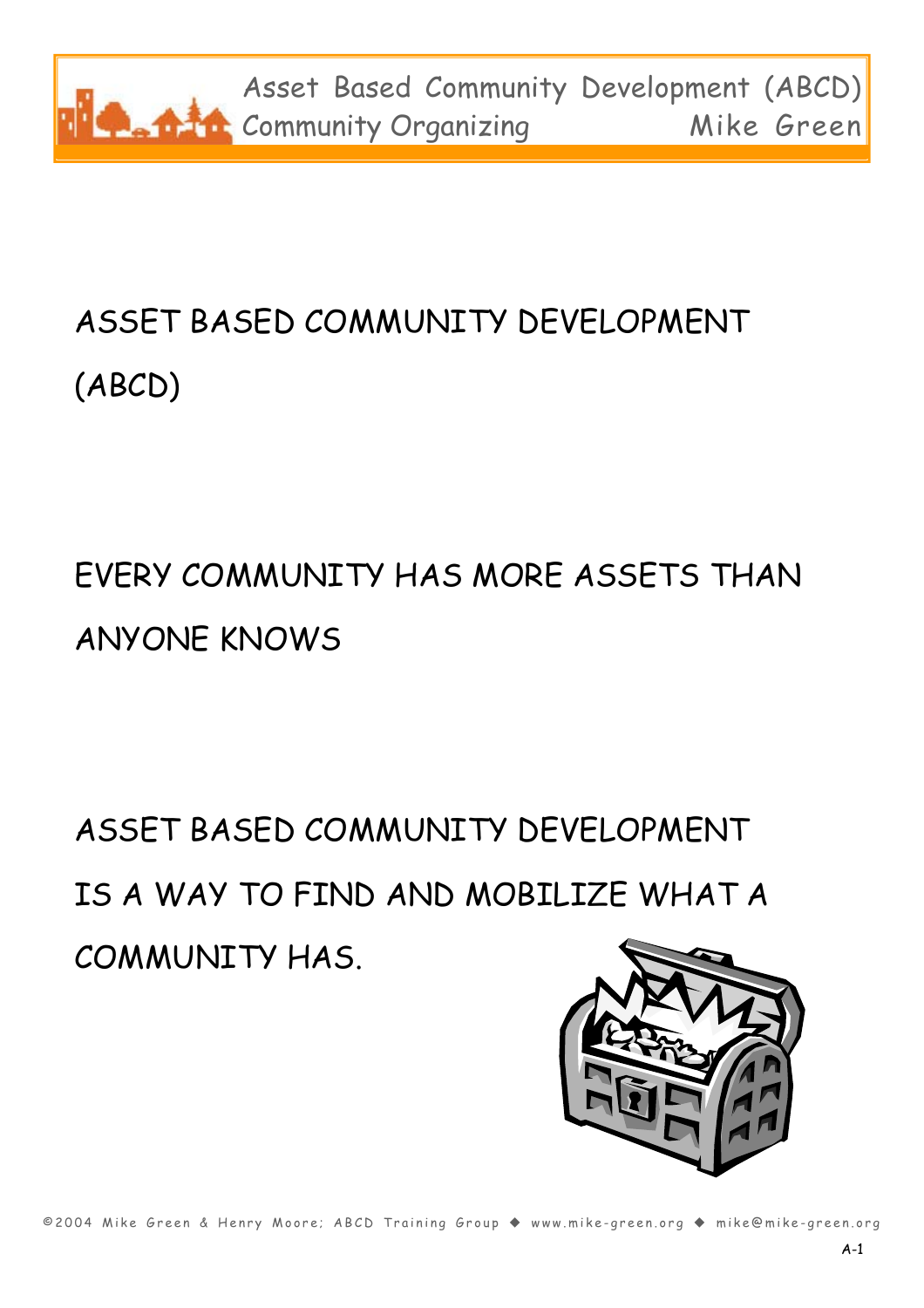

### Neighborhood Needs Map



Building Community Inside Out @1993 Kretzmann & McKnight

©2004 Mike Green & Henry Moore; ABCD Training Group ◆ www.mike-green.org ◆ mike@mike-green.org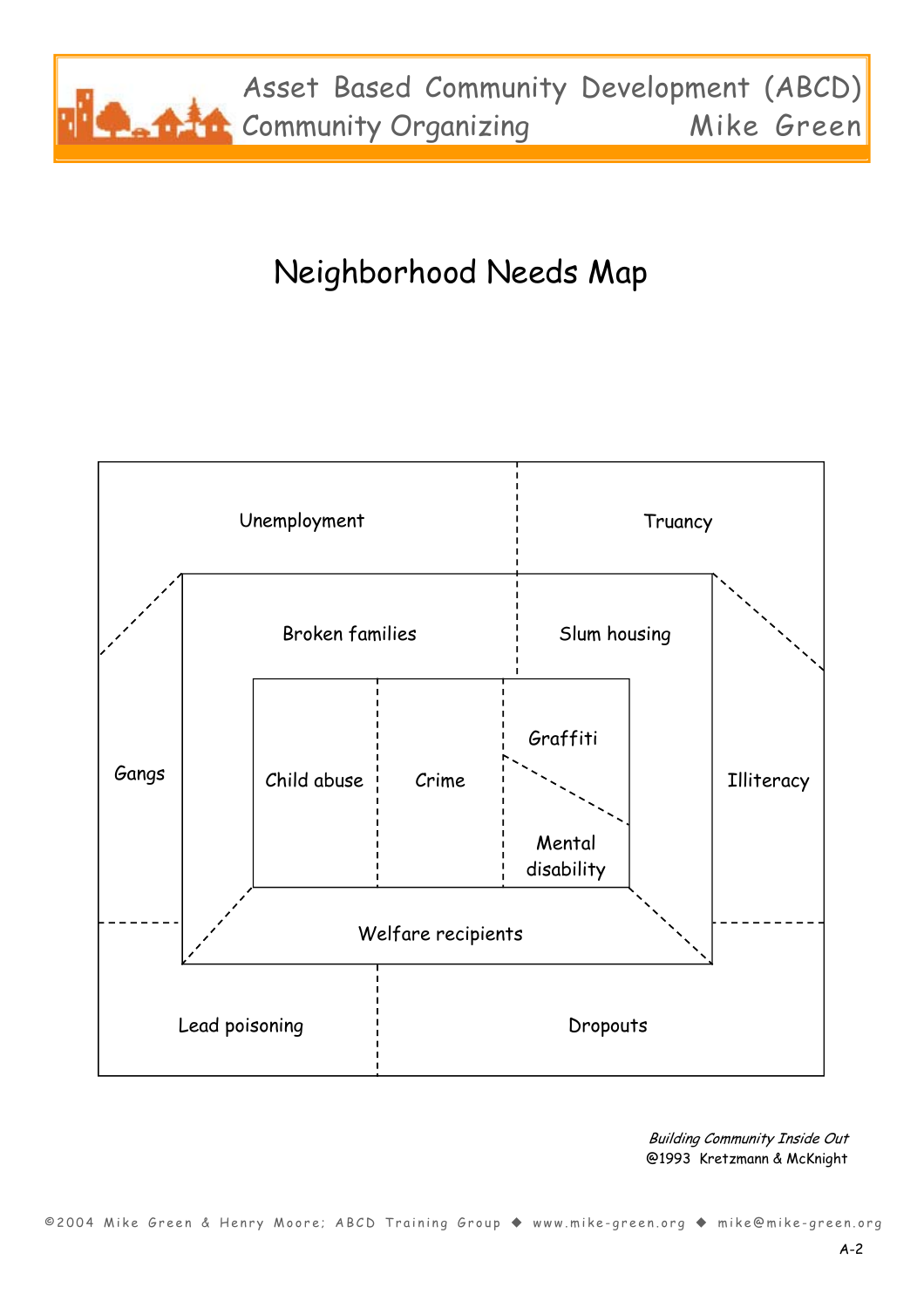Asset Based Community Development (ABCD) **The Community Organizing Mike Green** 

### COMMUNITY ASSETS MAP



©2004 Mike Green & Henry Moore; ABCD Training Group ◆ www.mike-green.org ◆ mike@mike-green.org